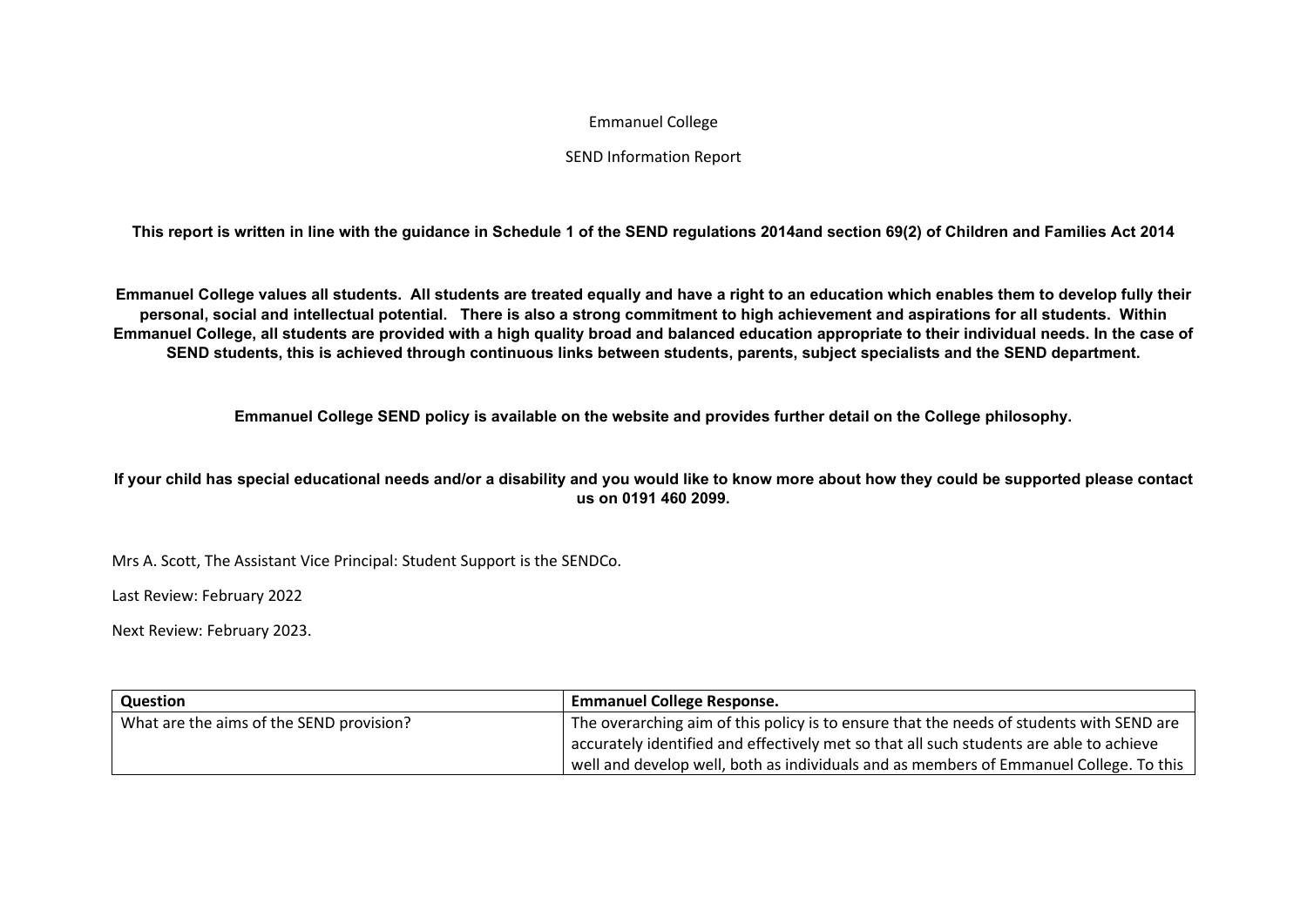|                                                          | end, the SEND department works with students with a variety of different needs, aiming                                                                                                                                                                                             |
|----------------------------------------------------------|------------------------------------------------------------------------------------------------------------------------------------------------------------------------------------------------------------------------------------------------------------------------------------|
|                                                          | to:                                                                                                                                                                                                                                                                                |
|                                                          | promote the core values of the college;<br>$\bullet$                                                                                                                                                                                                                               |
|                                                          | ensure access to a broad, balanced, relevant and differentiated curriculum,<br>whatever the ability, gender, ethnic origin, faith, social background, special<br>educational need or disability of students;                                                                       |
|                                                          | ensure that lessons are stimulating, enjoyable and well differentiated to meet<br>$\bullet$<br>the needs of all students, including those with SEND in order to work towards<br>at least expected progress is made across the curriculum;                                          |
|                                                          | make sure that additional support and resources are well targeted and meet the<br>$\bullet$<br>needs of individual students;                                                                                                                                                       |
|                                                          | assess students accurately, track their progress regularly and adjust provision in<br>the light of ongoing monitoring;                                                                                                                                                             |
|                                                          | continuously monitor and evaluate the effectiveness of provision for all<br>students, including those with SEND to ensure that the College is providing<br>equality of educational opportunity and value for money;                                                                |
|                                                          | promote high expectations of all students in all areas of College life;                                                                                                                                                                                                            |
|                                                          | promote positive partnerships with parents, involving them in their child's<br>learning and achievements;                                                                                                                                                                          |
|                                                          | ensure appropriate use of the expertise of external agencies;                                                                                                                                                                                                                      |
|                                                          | ensure policy and procedures of Special Educational Needs are known,                                                                                                                                                                                                               |
|                                                          | understood and followed by all members of staff accordingly                                                                                                                                                                                                                        |
| What kinds of SEND do students at Emmanuel College have? | Children are identified as having SEND when they have a significantly greater difficulty in<br>learning than the majority of children the same age or have a disability which prevents<br>or hinders them from making use of education facilities of a kind generally provided for |
|                                                          | children of the same age in schools within the area of the Local Authority (SEND                                                                                                                                                                                                   |
|                                                          | Regulations 2014). Additional and/or different provision is currently being made at                                                                                                                                                                                                |
|                                                          | Emmanuel College for students with a range of needs, including:                                                                                                                                                                                                                    |
|                                                          | Cognition and Learning-For example: Moderate learning difficulties; Specific<br>learning difficulties -Dyslexia, Dyspraxia;                                                                                                                                                        |
|                                                          | Sensory, Medical and Physical -For example: Hearing impairment, Visual                                                                                                                                                                                                             |
|                                                          | Impairment, Physical Disability, Epilepsy, Diabetes;                                                                                                                                                                                                                               |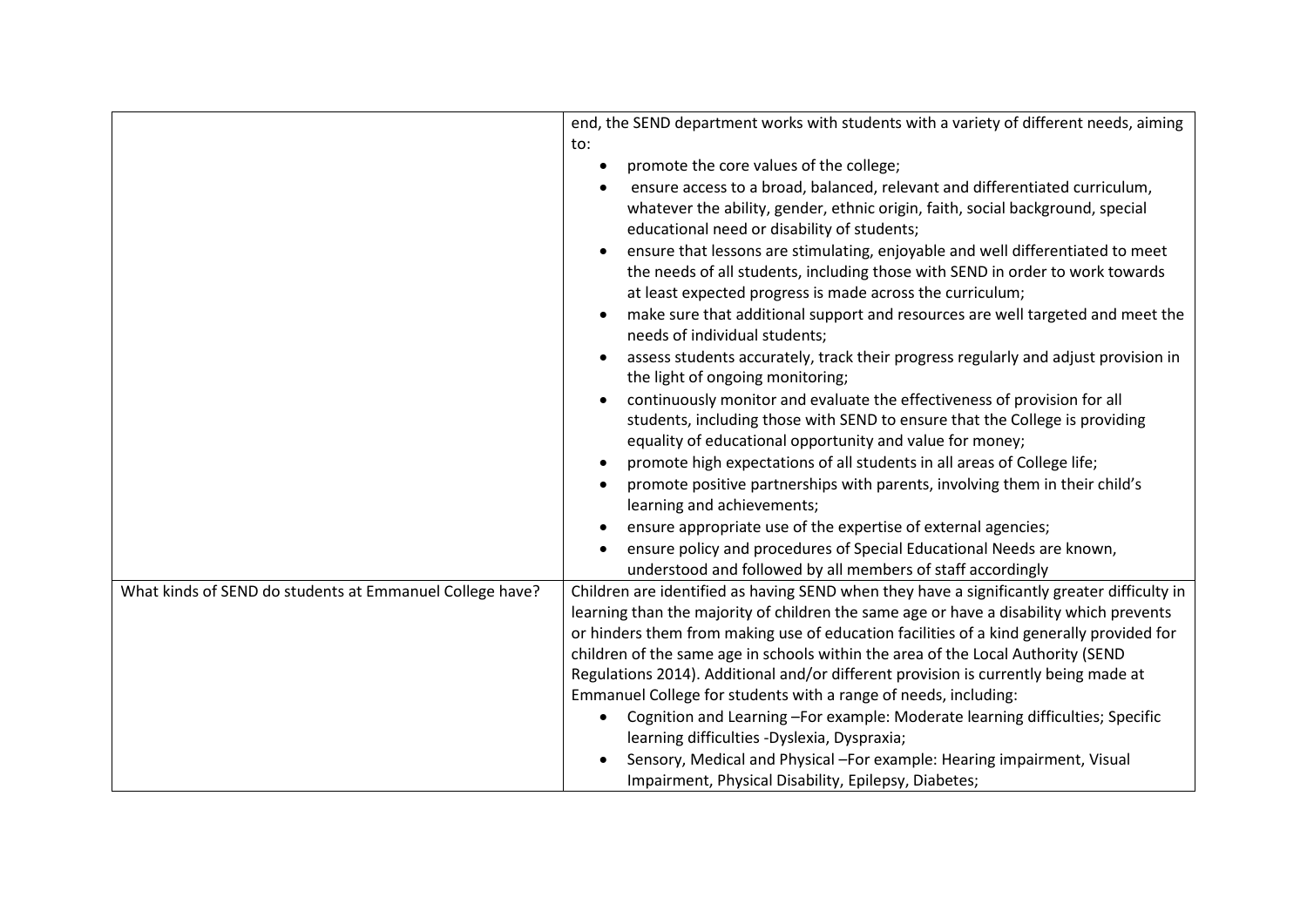|                                                        | Communication and Interaction - For example: Autistic Spectrum Disorder,<br>$\bullet$   |
|--------------------------------------------------------|-----------------------------------------------------------------------------------------|
|                                                        | Asperger's Syndrome, Speech and Language difficulties;                                  |
|                                                        | Social, Emotional and Mental Health - For example: Attention Deficit                    |
|                                                        | Hyperactivity Disorder.                                                                 |
| How does Emmanuel College identify and assess students | The first person to identify that a student has Special Educational Needs may be:       |
| with Special Educational Needs?                        | yourself, as parent;                                                                    |
|                                                        | the class/subject teacher;                                                              |
|                                                        | a health visitor;                                                                       |
|                                                        | another medical professional.                                                           |
|                                                        | All students have regular assessments which take place formally once a term. The        |
|                                                        | class/subject teacher is constantly assessing and checking the progress of all students |
|                                                        | within each lesson. If it seems that your child may be experiencing difficulties, your  |
|                                                        | child's class/subject teacher will assess:                                              |
|                                                        | what your child is good at and what they need help with;                                |
|                                                        | what your child would benefit from learning;                                            |
|                                                        | how best to help your child learn.                                                      |
|                                                        | Student's needs are also identified and assessed using:                                 |
|                                                        | Referrals to the SENDCO by the class teacher;                                           |
|                                                        | Observation, assessment, target setting and monitoring arrangements (cycle of           |
|                                                        | assessment, plan, do and review);                                                       |
|                                                        | Listening to and following up parental concerns and student's concerns;<br>$\bullet$    |
|                                                        | The analysis of data including baseline assessments and end of Key Stage                |
|                                                        | achievement to track individual students' progress over time;                           |
|                                                        | Baseline data such as CATs, SATs and spelling age and reading age will be used          |
|                                                        | to identify student needs;                                                              |
|                                                        | Psychometric testing completed in school;                                               |
|                                                        | Exchanging information from other services across education, health, care and           |
|                                                        | the voluntary sector;                                                                   |
|                                                        | Involving an external agency, where it is considered that a special educational         |
|                                                        | need may be significant and long term and may require more in-depth support;            |
|                                                        | Frequently reviewed cycles of assess, plan, do and review.                              |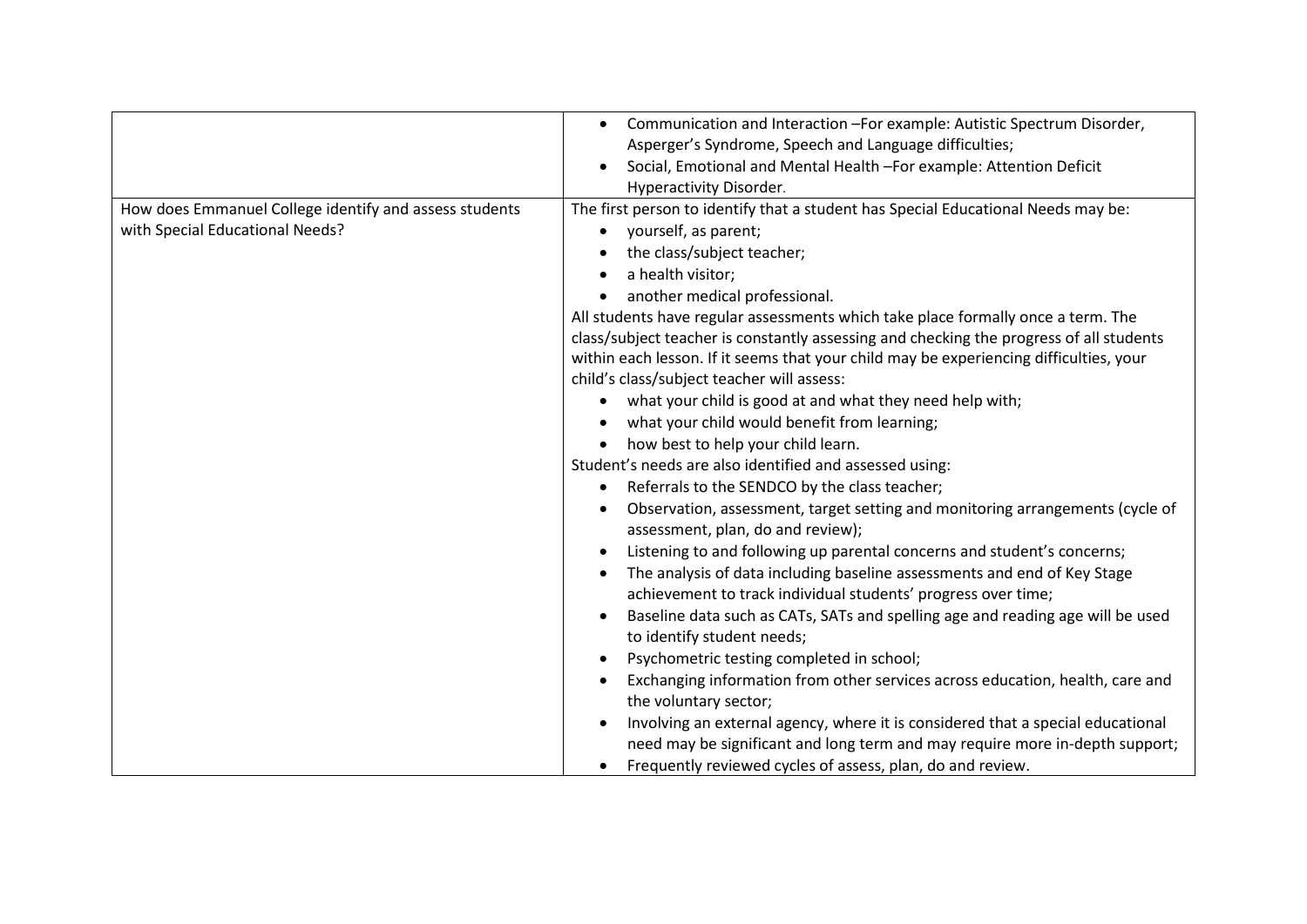| How does Emmanuel College evaluate its provision?  | Effectiveness of provision for SEND students at Emmanuel College is evaluated in the                                                                                                                                                                                                                                                                                                                                                                                                                                                                                                                                                                                                                                                                                                                                                                                                                                                                                                                                                                                                              |
|----------------------------------------------------|---------------------------------------------------------------------------------------------------------------------------------------------------------------------------------------------------------------------------------------------------------------------------------------------------------------------------------------------------------------------------------------------------------------------------------------------------------------------------------------------------------------------------------------------------------------------------------------------------------------------------------------------------------------------------------------------------------------------------------------------------------------------------------------------------------------------------------------------------------------------------------------------------------------------------------------------------------------------------------------------------------------------------------------------------------------------------------------------------|
|                                                    | following ways:                                                                                                                                                                                                                                                                                                                                                                                                                                                                                                                                                                                                                                                                                                                                                                                                                                                                                                                                                                                                                                                                                   |
|                                                    | Ongoing assessment of progress made by SEND students compared to peers,<br>$\bullet$                                                                                                                                                                                                                                                                                                                                                                                                                                                                                                                                                                                                                                                                                                                                                                                                                                                                                                                                                                                                              |
|                                                    | using whole school assessment data;                                                                                                                                                                                                                                                                                                                                                                                                                                                                                                                                                                                                                                                                                                                                                                                                                                                                                                                                                                                                                                                               |
|                                                    | Ongoing assessment of intervention programmes;                                                                                                                                                                                                                                                                                                                                                                                                                                                                                                                                                                                                                                                                                                                                                                                                                                                                                                                                                                                                                                                    |
|                                                    | Classroom observations by members of the Senior Leadership Team and Heads<br>of Departments;                                                                                                                                                                                                                                                                                                                                                                                                                                                                                                                                                                                                                                                                                                                                                                                                                                                                                                                                                                                                      |
|                                                    | Learning walks and work scrutiny;                                                                                                                                                                                                                                                                                                                                                                                                                                                                                                                                                                                                                                                                                                                                                                                                                                                                                                                                                                                                                                                                 |
|                                                    | Observation of interventions;                                                                                                                                                                                                                                                                                                                                                                                                                                                                                                                                                                                                                                                                                                                                                                                                                                                                                                                                                                                                                                                                     |
|                                                    | Informal and formal feedback from all staff;                                                                                                                                                                                                                                                                                                                                                                                                                                                                                                                                                                                                                                                                                                                                                                                                                                                                                                                                                                                                                                                      |
|                                                    | Regular reviewal of targets, including hearing the student and parent voice;                                                                                                                                                                                                                                                                                                                                                                                                                                                                                                                                                                                                                                                                                                                                                                                                                                                                                                                                                                                                                      |
|                                                    | Monitoring Student pupil profile or EHCP targets, evaluating the impact on                                                                                                                                                                                                                                                                                                                                                                                                                                                                                                                                                                                                                                                                                                                                                                                                                                                                                                                                                                                                                        |
|                                                    | students' progress and ensuring staff are making use if these on a daily basis;                                                                                                                                                                                                                                                                                                                                                                                                                                                                                                                                                                                                                                                                                                                                                                                                                                                                                                                                                                                                                   |
|                                                    | Attendance records and liaison with the Attendance Officer;                                                                                                                                                                                                                                                                                                                                                                                                                                                                                                                                                                                                                                                                                                                                                                                                                                                                                                                                                                                                                                       |
|                                                    | Evaluation of the consolidated approach agreed on between The SENDCO, the                                                                                                                                                                                                                                                                                                                                                                                                                                                                                                                                                                                                                                                                                                                                                                                                                                                                                                                                                                                                                         |
|                                                    | Heads of Year and the Head of Departments                                                                                                                                                                                                                                                                                                                                                                                                                                                                                                                                                                                                                                                                                                                                                                                                                                                                                                                                                                                                                                                         |
| How will I know my child is making progress?       | All students, including those with SEND, are assessed on a regular basis, in accordance<br>with careful Curriculum Mapping in every department. Teachers formally assess and<br>review progress and attainment on a regular basis. Parents' evenings are held annually<br>where there is an opportunity to discuss your child's progress, attainment and next<br>steps in each subject. In addition to this, you will receive an annual written report<br>summarising your child's progress. Students also receive termly progress reports.<br>All students with an Education, Health and Care Plan have an Annual Review meeting<br>where progress towards student's targets is examined in detail. Many SEND students<br>have a personal profile, which will be reviewed with your child's Key Worker (a member<br>of the SEND department) at least once a year, usually twice. These documents identify<br>individual targets that will be addressed across the whole of college. You will be invited<br>to review your child's progress towards these targets in writing or during the review |
|                                                    | meeting.                                                                                                                                                                                                                                                                                                                                                                                                                                                                                                                                                                                                                                                                                                                                                                                                                                                                                                                                                                                                                                                                                          |
| How do classroom teachers help students with SEND? | Emmanuel College teachers have high expectations of all students, including those with                                                                                                                                                                                                                                                                                                                                                                                                                                                                                                                                                                                                                                                                                                                                                                                                                                                                                                                                                                                                            |
|                                                    | SEND, whilst recognising that students learn and develop in different ways and at                                                                                                                                                                                                                                                                                                                                                                                                                                                                                                                                                                                                                                                                                                                                                                                                                                                                                                                                                                                                                 |
|                                                    | different rates. All teachers will be told about your child's individual needs and it is their                                                                                                                                                                                                                                                                                                                                                                                                                                                                                                                                                                                                                                                                                                                                                                                                                                                                                                                                                                                                    |
|                                                    | professional responsibility to adapt their lessons to meet these requirements. Teachers                                                                                                                                                                                                                                                                                                                                                                                                                                                                                                                                                                                                                                                                                                                                                                                                                                                                                                                                                                                                           |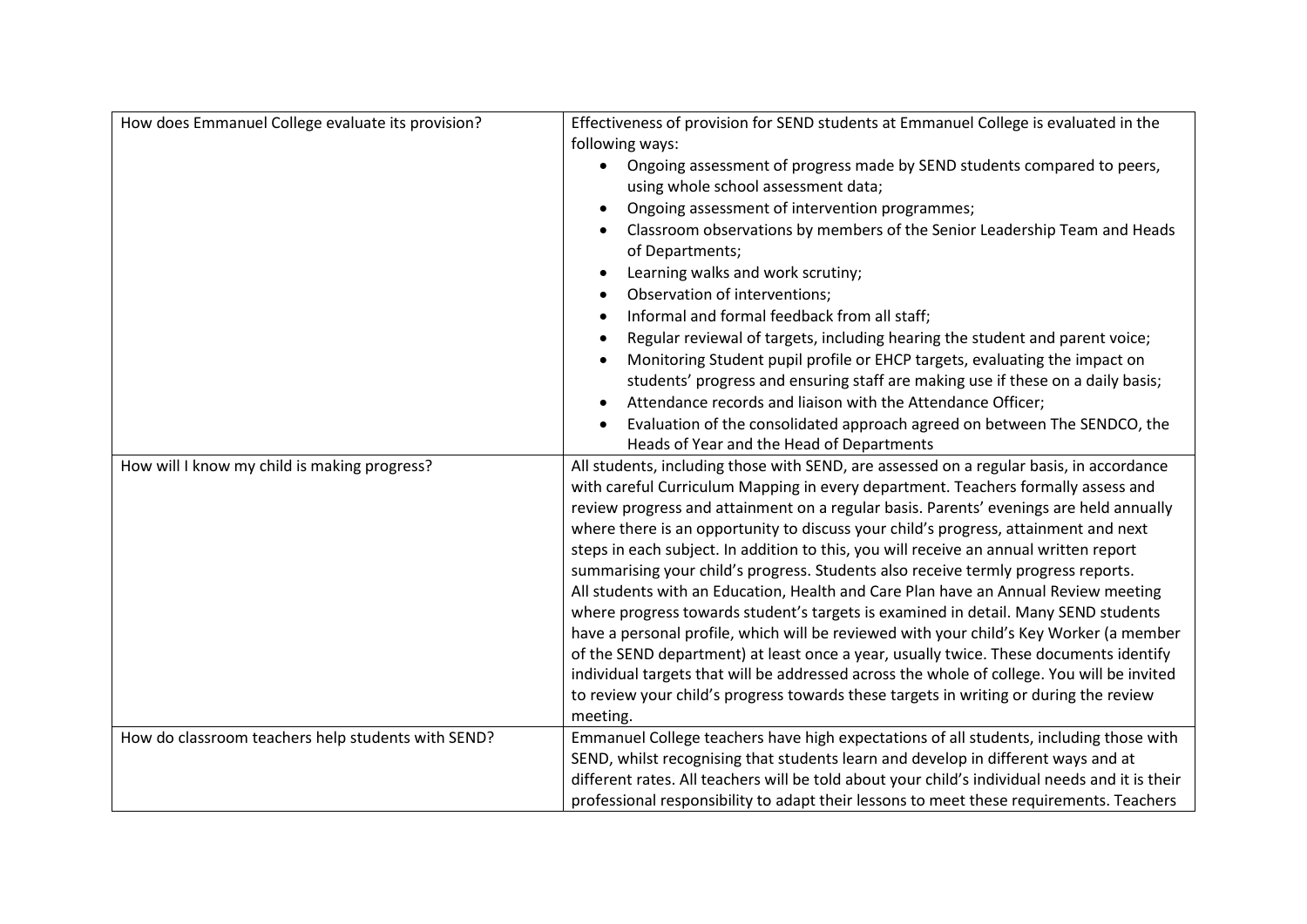|                                                         | have experience and/or are trained in doing this. This may involve using different<br>strategies, more practical/adaptation of resources and activities. This means your child<br>can access the lessons fully. Some students will receive extra support in lessons and will<br>be assisted in completing a task by a Learning Support Assistant or the teacher. Where it<br>is appropriate, a student may be offered additional help from a sixth form prefect who<br>specialises in their subject area. Where it is deemed it would be beneficial, a student<br>may access additional support from a Learning Support Assistant outside of the lesson<br>to carry out more intensive work, in discussion with, or directed by, the classroom<br>teacher.<br>Outside of the classroom, a range of interventions and additional support may<br>compliment the work being done in class, and, should we believe your child would<br>benefit from this, you would be given further detail about this.<br>Your child may be assessed to decide whether they are entitled to access arrangements<br>to support them during assessments. This could be a reader, extra 25% of time, rest<br>breaks or prompting. This must be formally assessed and applied for according to the<br>Joint Council for Qualifications exam regulations. Some students in Key Stage 3 will have<br>access arrangements for annual examinations in order to demonstrate that this is<br>common practice when making applications to the JCQ in year 10. Without being able to<br>demonstrate this is their 'usual way of working' it is not possible for the JCQ to grant this<br>request. |
|---------------------------------------------------------|--------------------------------------------------------------------------------------------------------------------------------------------------------------------------------------------------------------------------------------------------------------------------------------------------------------------------------------------------------------------------------------------------------------------------------------------------------------------------------------------------------------------------------------------------------------------------------------------------------------------------------------------------------------------------------------------------------------------------------------------------------------------------------------------------------------------------------------------------------------------------------------------------------------------------------------------------------------------------------------------------------------------------------------------------------------------------------------------------------------------------------------------------------------------------------------------------------------------------------------------------------------------------------------------------------------------------------------------------------------------------------------------------------------------------------------------------------------------------------------------------------------------------------------------------------------------------------------------------------------------------------------------------------------------|
| How will the curriculum be matched to my child's needs? | It is our goal to offer a full curriculum to all students. With this in mind, the curriculum is<br>differentiated to meet the needs of all students. Differentiation may occur by:<br>grouping (e.g. small group, 1:1, ability);<br>content of the lesson;<br>Appropriate pedagogical teaching techniques;<br>lesson format, pace of the lesson;<br>or provision of alternative recording methods (e.g. scribing, mind mapping, etc.)<br>We run a series of maths and literacy interventions including:<br>Handwriting intervention<br>Lexia reading intervention<br>Toe by toe<br><b>Quick start reading</b>                                                                                                                                                                                                                                                                                                                                                                                                                                                                                                                                                                                                                                                                                                                                                                                                                                                                                                                                                                                                                                                      |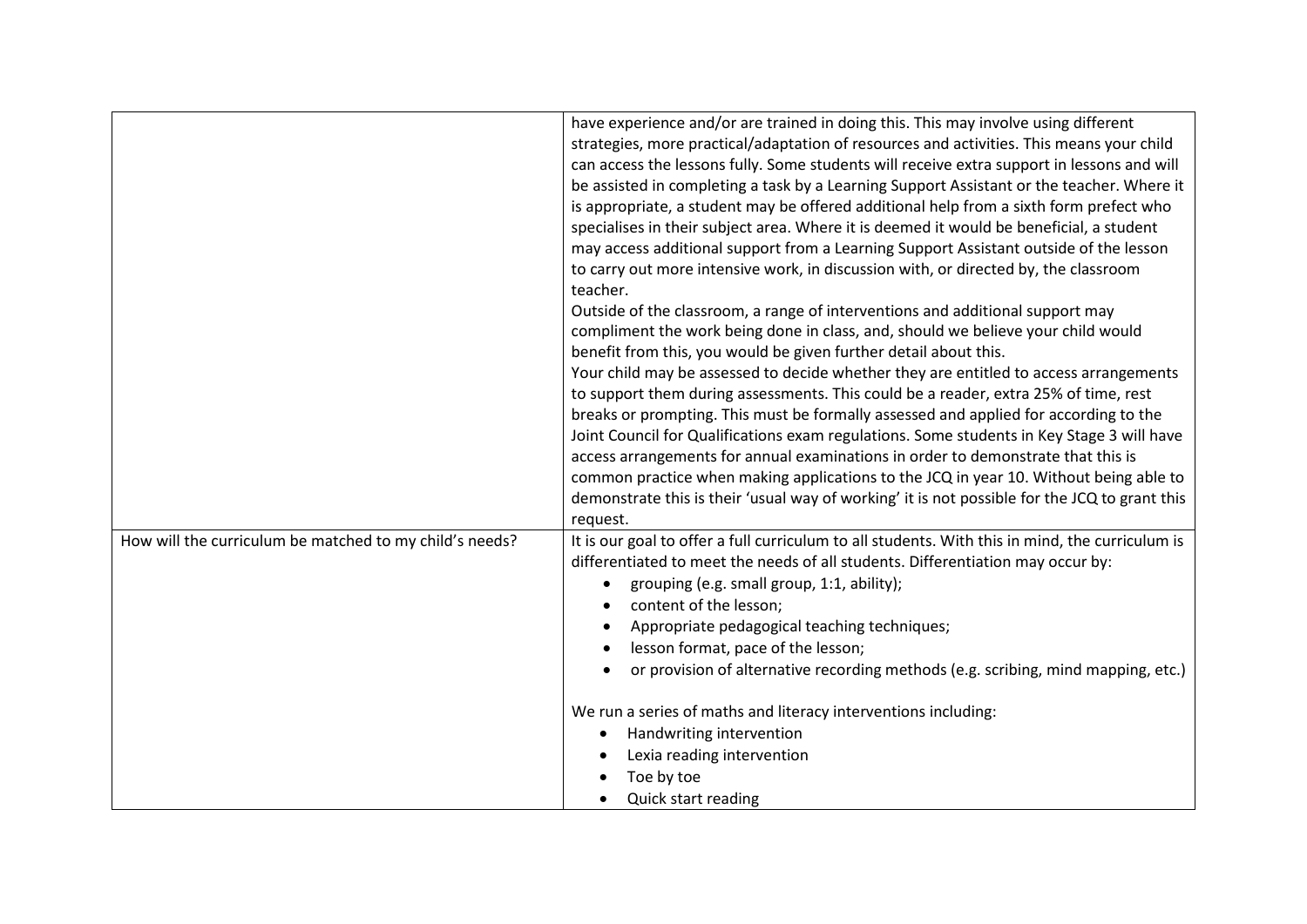|                                                                                          | Numeracy intervention classes<br>Organisational groups                                                                                                                                                                                                                                                                                                                                                                                                                                                                                                                                                  |
|------------------------------------------------------------------------------------------|---------------------------------------------------------------------------------------------------------------------------------------------------------------------------------------------------------------------------------------------------------------------------------------------------------------------------------------------------------------------------------------------------------------------------------------------------------------------------------------------------------------------------------------------------------------------------------------------------------|
|                                                                                          | Social and friendship groups                                                                                                                                                                                                                                                                                                                                                                                                                                                                                                                                                                            |
|                                                                                          | Emmanuel College works closely with external agencies and follows advice received<br>through collaboration and reports received (e.g. enlarging of print for students with<br>visual impairment; most advantageous positioning of students with hearing impairment<br>within the classroom and use of aids as recommended).                                                                                                                                                                                                                                                                             |
| How accessible is the College environment?                                               | Emmanuel College is fully accessible. For students with physical needs, all floors are<br>accessible by lifts and the corridors are wide enough to cater for wheelchair users.<br>Specialist equipment, if appropriate, is provided by the Health Authority supporting the<br>individual and is monitored on a termly basis. There are access toilets available in all<br>floors. All safeguarding procedures and risk assessments are in place and adhered to by<br>all staff. An Accessibility Plan is in place. For further information, please see the<br>Accessibility Plan and Disability Policy. |
| Is there additional support available to help students with<br>SEND with their learning? | Emmanuel College has a well-structured Student Support team to cater for a broad<br>range of additional needs, including those with SEND.                                                                                                                                                                                                                                                                                                                                                                                                                                                               |
|                                                                                          | The SENDCO leads a team of experienced members of staff including:<br>The Assistant SENCO;<br>Learning Support Assistants (LSAs);<br>SEND teacher, working in the Student Support area;<br>AP teacher, working in Student Support;<br>Student Welfare Officers (SWOs), working in the Welfare area and Student<br>Support;<br>Emotional Literacy Support Assistants (ELSA);<br>LSAs specialising in Literacy support, EAL interventions and Disabilities.                                                                                                                                               |
|                                                                                          | This team is further supported by the Heads of Year and Assistant Heads of Year, all<br>working together under the direction of the Vice Principal.                                                                                                                                                                                                                                                                                                                                                                                                                                                     |
|                                                                                          | Students may work outside of lessons to address a range of needs with an LSA in 1:1<br>work, or in small groups. These sessions are no longer than 50 minutes at a time, and                                                                                                                                                                                                                                                                                                                                                                                                                            |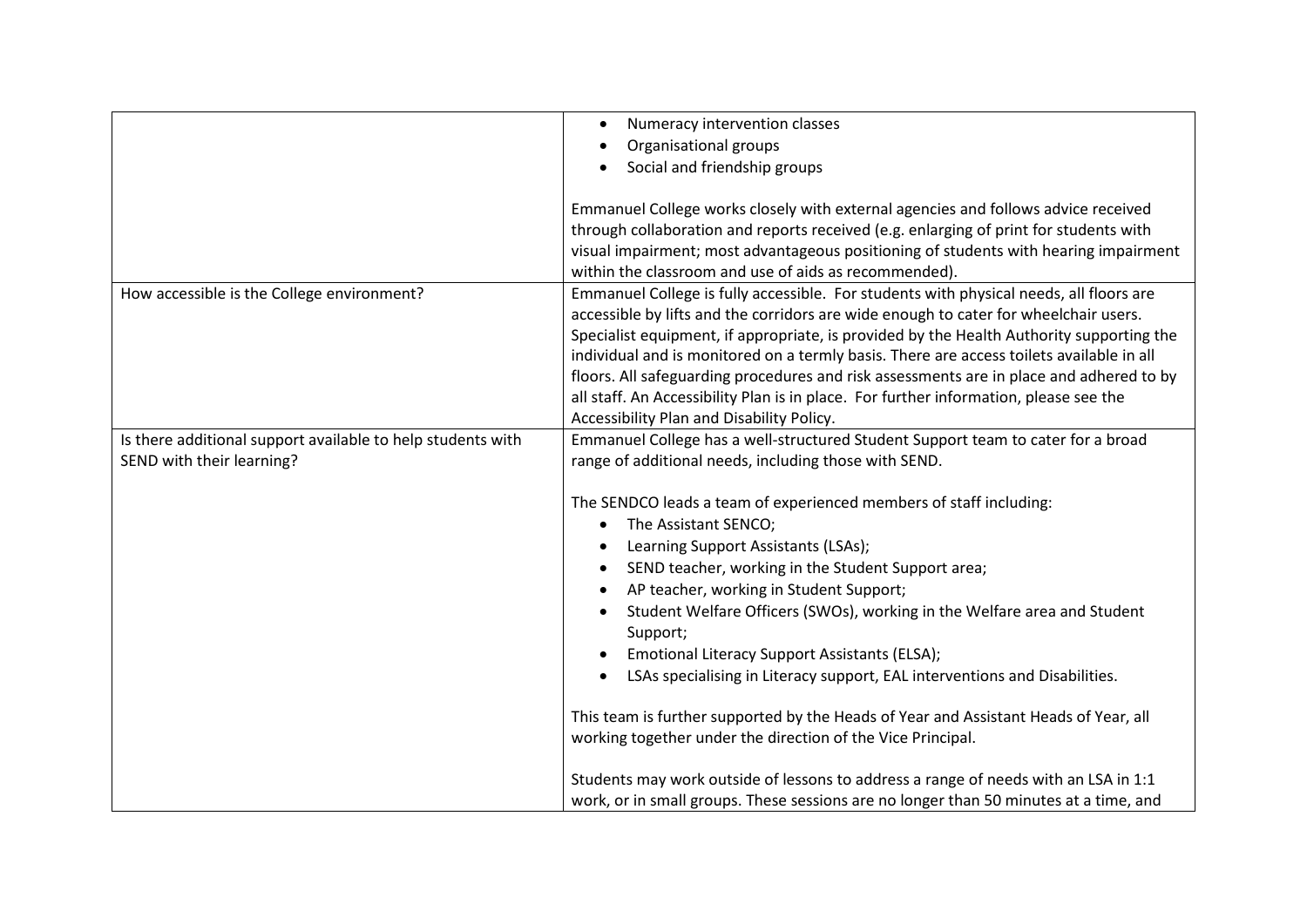|                                                                                                              | may take place at a regular time. Some students benefit from a more extended period<br>of intervention and will be working closely within Student Support or with the LSAs on<br>planned provision of work.                                                                                                                                                                                                                                                                                                                                                                                                                                                                                                                                                                                             |
|--------------------------------------------------------------------------------------------------------------|---------------------------------------------------------------------------------------------------------------------------------------------------------------------------------------------------------------------------------------------------------------------------------------------------------------------------------------------------------------------------------------------------------------------------------------------------------------------------------------------------------------------------------------------------------------------------------------------------------------------------------------------------------------------------------------------------------------------------------------------------------------------------------------------------------|
|                                                                                                              | Some interventions take place before school, at breaks, lunches or after school. These<br>interventions are likely to focus on developing understanding of the basic skills of<br>reading, spelling, writing and maths. There are also opportunities to develop social and<br>emotional literacy and study support skills. These students work with a specialist<br>Learning Support Assistant in small groups, or may sometimes work individually on<br>specific computer programs personalised to meet their individual needs.<br>Interventions include:<br>Lexia<br>$\bullet$<br>Reading skill development groups<br>Social Skills and friendship groups<br>Fine Motor skills groups<br>Numeracy support groups<br>Handwriting groups<br><b>ELSA</b> groups<br>Study skills support for KS4 students |
|                                                                                                              | Resources are allocated based on evidence of need and effectiveness. Students with a<br>EHC Plan have resources allocated as outlined in their plan.                                                                                                                                                                                                                                                                                                                                                                                                                                                                                                                                                                                                                                                    |
| What social, before and after the College day, and other<br>activities are available for students with SEND? | A large range of academic and hobby/interest clubs are available at Emmanuel College.<br>There are open to all students, including students with SEND. Additionally, there are<br>some clubs specifically tailored to suit students with SEND such as:<br>Homework Club<br>Young detectives club<br>Study skills and organisation time                                                                                                                                                                                                                                                                                                                                                                                                                                                                  |
|                                                                                                              | Emmanuel College also runs an EAL club after school and at lunch time and<br>coursework/revision sessions for older students as and when required.                                                                                                                                                                                                                                                                                                                                                                                                                                                                                                                                                                                                                                                      |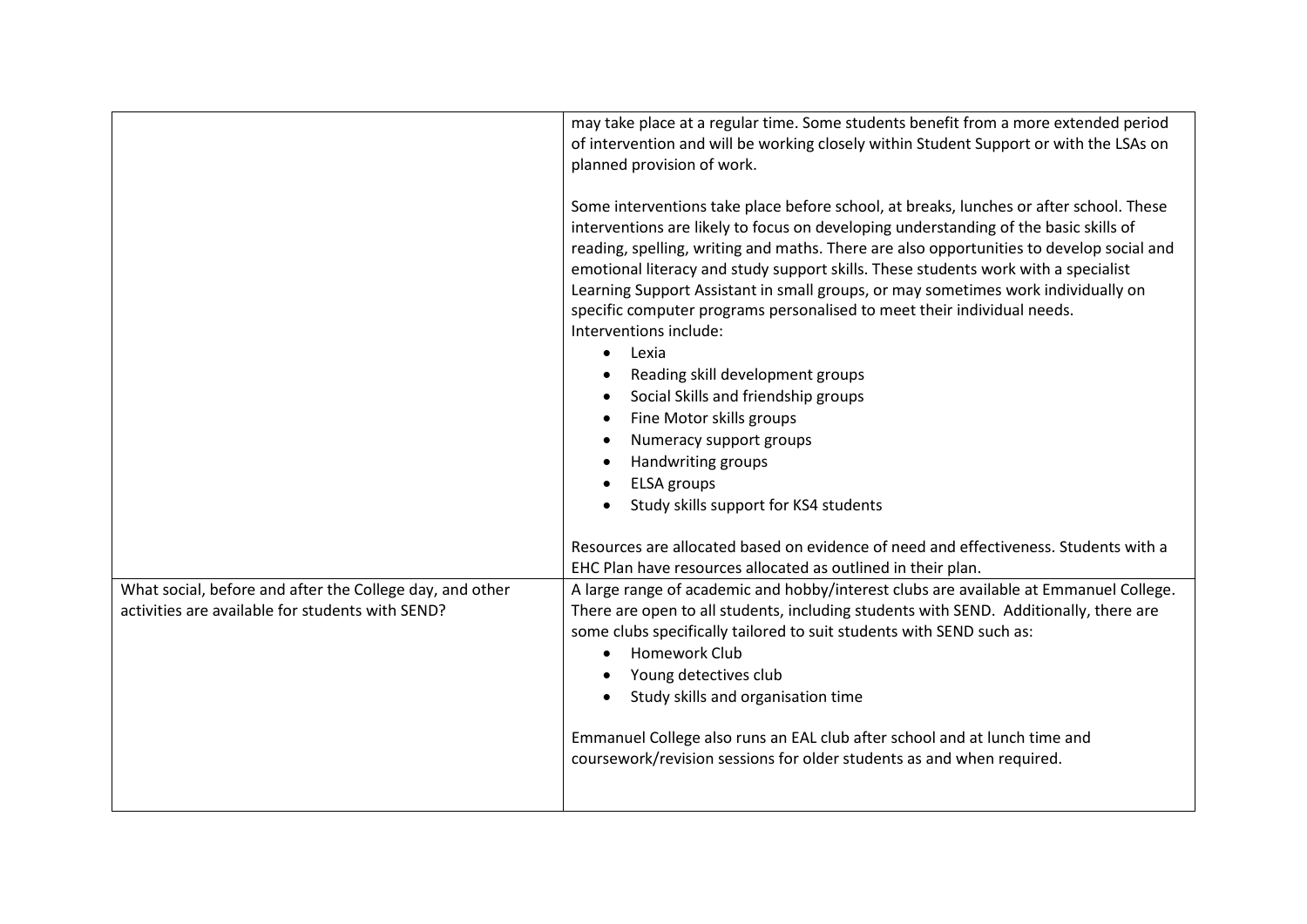| How can my child and I find out about these activities?                                                     | The Extra-Curricular timetable is communicated home every term, with specific details<br>for each child. You will receive letters about some interventions that we feel would<br>specifically benefit your child.                                                                                                                                                                                                                                                                                                                                                                                                                                                                                                    |
|-------------------------------------------------------------------------------------------------------------|----------------------------------------------------------------------------------------------------------------------------------------------------------------------------------------------------------------------------------------------------------------------------------------------------------------------------------------------------------------------------------------------------------------------------------------------------------------------------------------------------------------------------------------------------------------------------------------------------------------------------------------------------------------------------------------------------------------------|
| How will my child be included in activities outside the<br>classroom, including residential and day visits? | All students at Emmanuel are encouraged to take part in extra activities throughout the<br>day. Day and residential visits are open to all students, however, if numbers are limited<br>this is likely to be offered on a first-come, first-served basis. If your child is successful in<br>gaining a place, the appropriateness of the trip will be considered on an individual basis<br>in relation to need. We will make every effort to adapt the trip to ensure you child can<br>access all opportunities and your child's specific needs can be discussed if they wish to<br>join such visits. Appropriate support will be put in place in order to ensure that all<br>students can access educational visits. |
| What support will there be for my child's overall well-being?                                               | Students can experience difficulty for a wide number of reasons. Within college we have<br>a range of staff on hand to support students.<br>The first port of call should always be your child's tutor who may direct them on as<br>necessary to:<br>• Student Support<br>SEND department<br><b>Heads of Year</b><br>The Designated Safeguard Lead                                                                                                                                                                                                                                                                                                                                                                   |
|                                                                                                             | In college we have a range of 1:1 mentoring programmes and a team of experienced<br>staff with a wide range of specialisms to support the well-being of all students.<br>We will work with you to decide on the best route to support your child. If we feel that<br>they need more bespoke support we may refer them to outside agencies such as:<br><b>GP</b><br>CYPS (Children and Young People's Service)<br>Sensory support for visually and hearing impaired<br>Speech Therapists                                                                                                                                                                                                                              |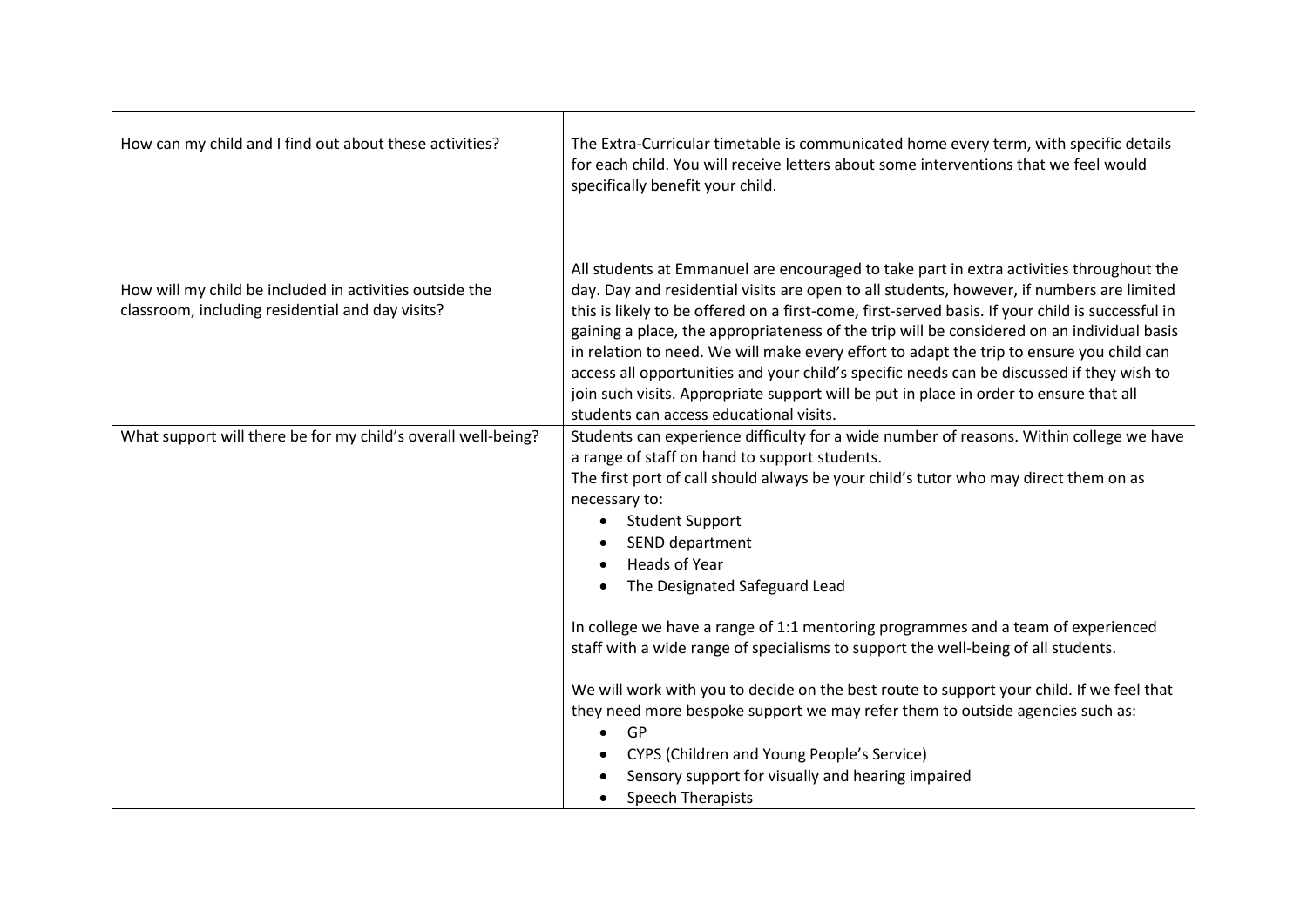|                                                                                    | Physiotherapists<br><b>Occupational Therapists</b><br><b>SEND support Team</b><br><b>Social Services</b><br>Early Help Team<br>Bereavement therapists<br>Youth Offending Team<br><b>Counselling Services</b><br>Platform<br><b>Careers Services</b><br><b>Educational Psychologist</b><br>External agencies may come into college and work 1:1 with students and, where |
|------------------------------------------------------------------------------------|-------------------------------------------------------------------------------------------------------------------------------------------------------------------------------------------------------------------------------------------------------------------------------------------------------------------------------------------------------------------------|
|                                                                                    | appropriate, staff at Emmanuel. Very often we will organise meetings to involve a range<br>of agencies, students and parents. We take parental involvement very seriously and aim<br>to keep you involved every step of the way. The only deviance from this would be if<br>advised not to by Social Services for Safeguarding purposes.                                |
| What training do the staff supporting children and young<br>people with SEND have? | Teaching and support staff have attended a range of courses and training opportunities<br>over the course of the year. Within Emmanuel College, staff regularly receive training to<br>further develop their knowledge and understanding of a range of needs.                                                                                                           |
|                                                                                    | Training needs of staff are regularly assessed and adjusted to meet the needs of the<br>students attending the College. We also have strong links with external agencies who<br>are able to come into College to offer specialist training to the full staff team, or, where<br>appropriate, smaller groups of staff.                                                   |
|                                                                                    | We have qualified first aiders to support students with long term health concerns or<br>issues, and update this regularly as required by law, or, as the need arises.                                                                                                                                                                                                   |
| What happens if my child needs specialist equipment or other<br>facilities?        | Emmanuel College accesses a range of services including Visual and Hearing Impaired<br>Team; physiotherapists and the diabetic nurse. These services and others are contacted                                                                                                                                                                                           |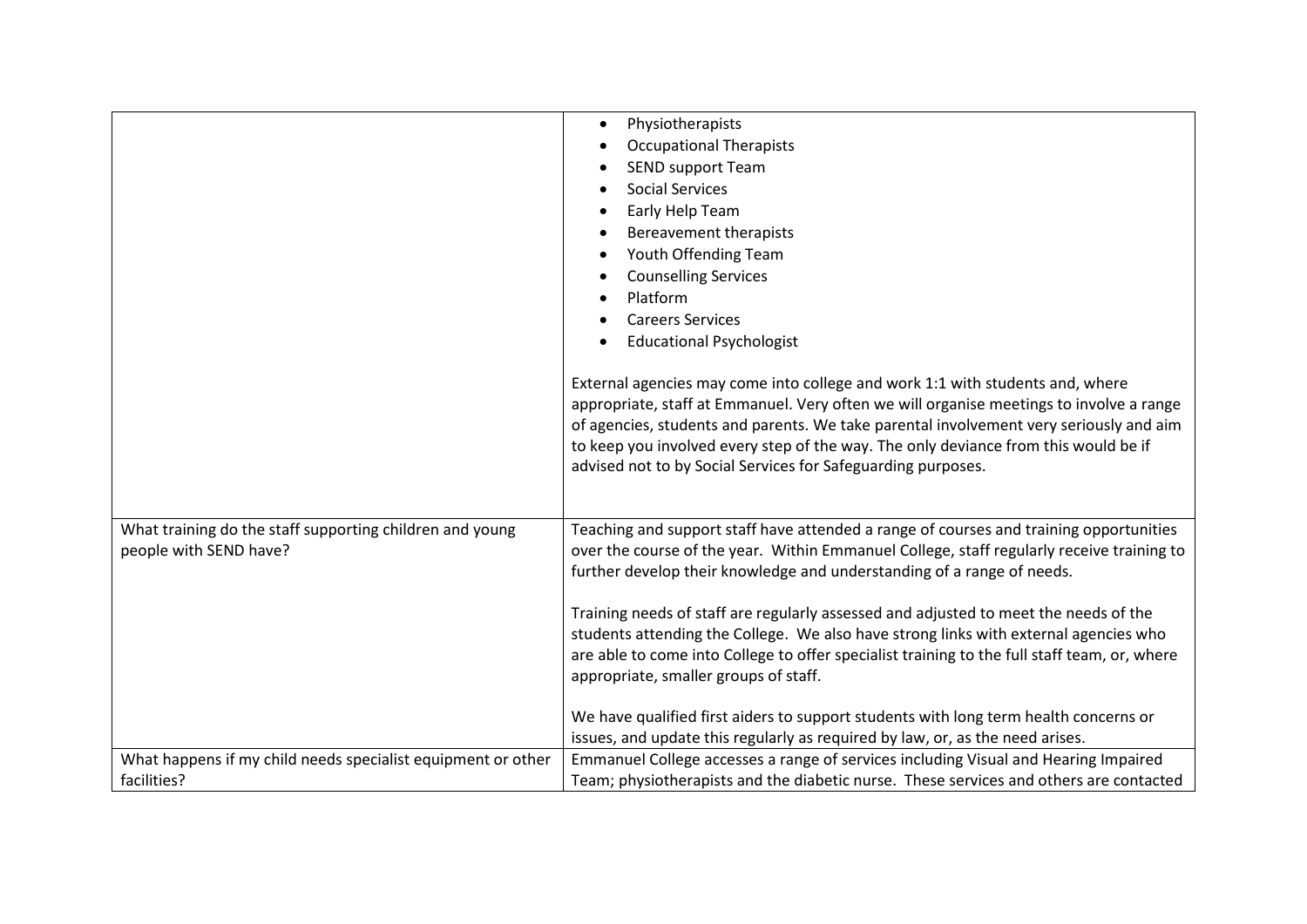|                                                                | when necessary and appropriate, according to your child's needs. Specialist equipment,<br>books or other resources that may help your child are purchased as required.<br>If you believe your child needs specialist equipment or other facilities please contact the<br>SENDCO or discuss the issue at the next review/parents evening.                                                                                                                                                                                                                                                                                                                                                                                                                                                                                                                                                                                                                                                                                               |
|----------------------------------------------------------------|----------------------------------------------------------------------------------------------------------------------------------------------------------------------------------------------------------------------------------------------------------------------------------------------------------------------------------------------------------------------------------------------------------------------------------------------------------------------------------------------------------------------------------------------------------------------------------------------------------------------------------------------------------------------------------------------------------------------------------------------------------------------------------------------------------------------------------------------------------------------------------------------------------------------------------------------------------------------------------------------------------------------------------------|
| How will Emmanuel College support and consult with<br>parents? | Parents are advised to make contact with College as soon as there is an issue.<br>Parents are advised to raise any concern relating to a specific need through the form<br>tutor in the first instance. If you need further information contact the Head of Year or<br>Assistant Head of Year; your child's Key Worker (usually one of the LSAs) or the SENDCO.<br>Parents can address specific subject concerns with their child's teacher, or the Head of<br>Department. Details of areas of study in each year group are available via the school<br>website and information is communicated to you via parent portal and the weekly<br>bulletins via email.<br>If you would like further advice or information then contact the SENDCO.<br>Parents are invited to attend key meetings across the year, which include:<br>Welcome evenings<br>Parents' evening<br><b>Review meetings</b><br>Annual Review meetings for students with an EHC Plan<br>Should your child require further support with accessing the curriculum or have |
|                                                                | difficulty making progress, you will be invited to attend a planning meeting in order to<br>discuss future provision and whether movement to the next level of support is<br>appropriate or whether Statutory Assessment should take place.                                                                                                                                                                                                                                                                                                                                                                                                                                                                                                                                                                                                                                                                                                                                                                                            |
| How will my child be consulted and involved with planning      | Student voice is important to us and there are a number of forums in which your child                                                                                                                                                                                                                                                                                                                                                                                                                                                                                                                                                                                                                                                                                                                                                                                                                                                                                                                                                  |
| support to meet their needs?                                   | can get their thoughts:                                                                                                                                                                                                                                                                                                                                                                                                                                                                                                                                                                                                                                                                                                                                                                                                                                                                                                                                                                                                                |
|                                                                | On a personal one to one basis                                                                                                                                                                                                                                                                                                                                                                                                                                                                                                                                                                                                                                                                                                                                                                                                                                                                                                                                                                                                         |
|                                                                | During tutor time                                                                                                                                                                                                                                                                                                                                                                                                                                                                                                                                                                                                                                                                                                                                                                                                                                                                                                                                                                                                                      |
|                                                                | With a Head of Year or Assistant Head of Year                                                                                                                                                                                                                                                                                                                                                                                                                                                                                                                                                                                                                                                                                                                                                                                                                                                                                                                                                                                          |
|                                                                | With a member of Student Support                                                                                                                                                                                                                                                                                                                                                                                                                                                                                                                                                                                                                                                                                                                                                                                                                                                                                                                                                                                                       |
|                                                                | With their class teachers                                                                                                                                                                                                                                                                                                                                                                                                                                                                                                                                                                                                                                                                                                                                                                                                                                                                                                                                                                                                              |
|                                                                | In the Student comments box, for discussion at the School Council meetings<br>$\bullet$                                                                                                                                                                                                                                                                                                                                                                                                                                                                                                                                                                                                                                                                                                                                                                                                                                                                                                                                                |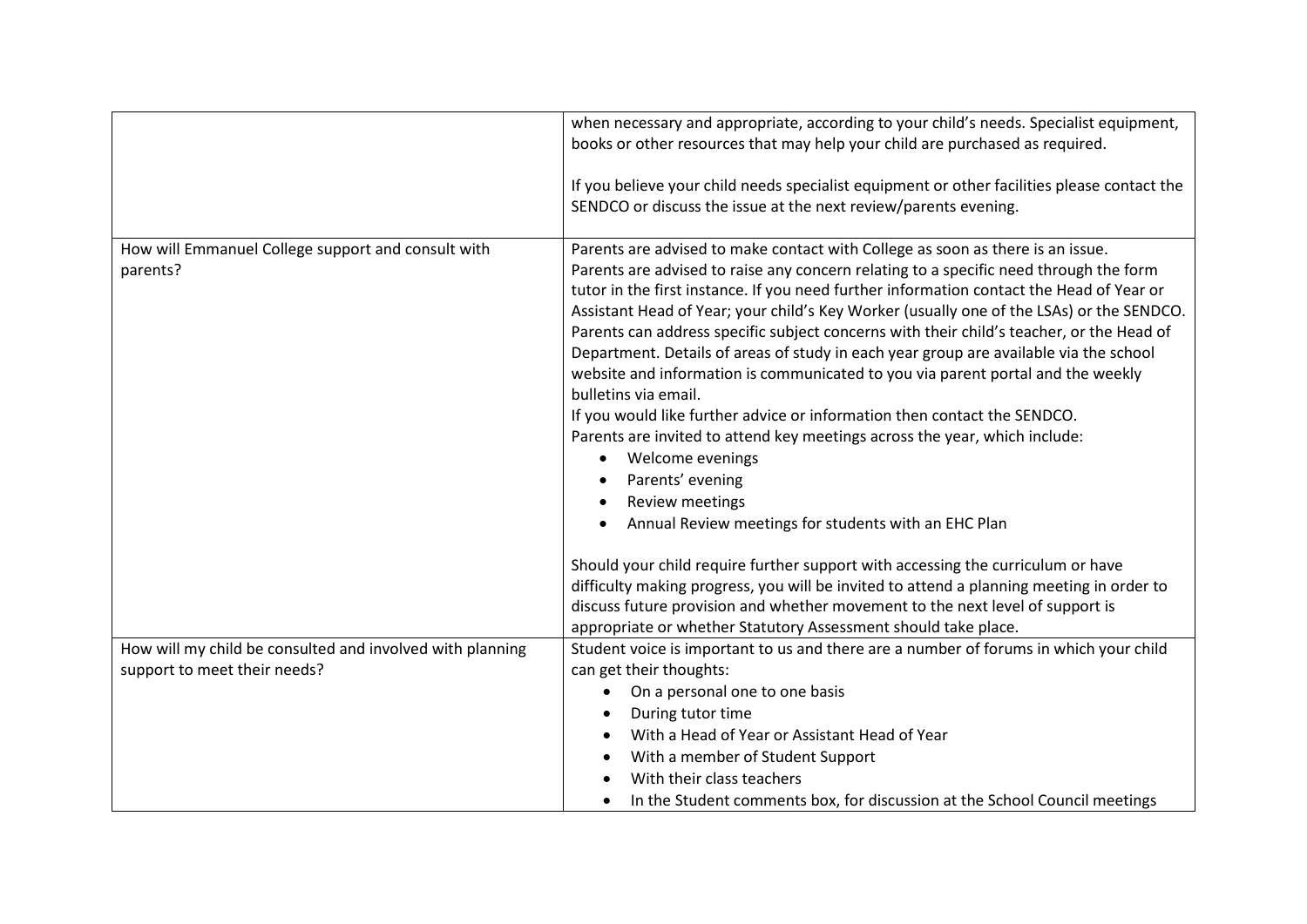| Can specialist services be accessed by Emmanuel College? | At SEN support or planning meetings with their key worker<br>$\bullet$<br>At annual review meetings<br>At the start and end of each intervention group period<br>Through regular consultation and evaluation across the year including student<br>questionnaires and interviews.<br>The Student Support team have numerous links with Outside Agencies and will make<br>the necessary referrals where the need arises or work alongside other professionals.<br>These professionals include:<br>SEND Support Team that has a number of different professionals within the<br>organisation including: Educational Psychologists, Speech and Language<br>Specialist Teachers, Hearing Impaired support services<br>Kalma Counselling Service<br>NHS Speech and Language therapists<br><b>Visually Impaired Service</b><br><b>Hearing Impaired Service</b><br>CYPS - Children and Young People's Service<br><b>CAHMS</b><br>Physiotherapy<br>Youth Offending Team<br>Platform<br>Early Help Teams |
|----------------------------------------------------------|------------------------------------------------------------------------------------------------------------------------------------------------------------------------------------------------------------------------------------------------------------------------------------------------------------------------------------------------------------------------------------------------------------------------------------------------------------------------------------------------------------------------------------------------------------------------------------------------------------------------------------------------------------------------------------------------------------------------------------------------------------------------------------------------------------------------------------------------------------------------------------------------------------------------------------------------------------------------------------------------|
|                                                          | For further information contact the SENDCO or visit Gateshead's Local Offer at:<br>https://www.gateshead.gov.uk/article/2694/Gateshead-Local-Offer                                                                                                                                                                                                                                                                                                                                                                                                                                                                                                                                                                                                                                                                                                                                                                                                                                             |
| Who can offer me independent help and support?           | Parents with children who are SEND can access SEND Information, Advice and Support<br>Service (SENDIASS). The service provides accurate, neutral information on rights, roles<br>and responsibilities within the special educational needs processes and makes parents<br>aware of the options available for their child's education.                                                                                                                                                                                                                                                                                                                                                                                                                                                                                                                                                                                                                                                          |
|                                                          | Independent parental supporters can:                                                                                                                                                                                                                                                                                                                                                                                                                                                                                                                                                                                                                                                                                                                                                                                                                                                                                                                                                           |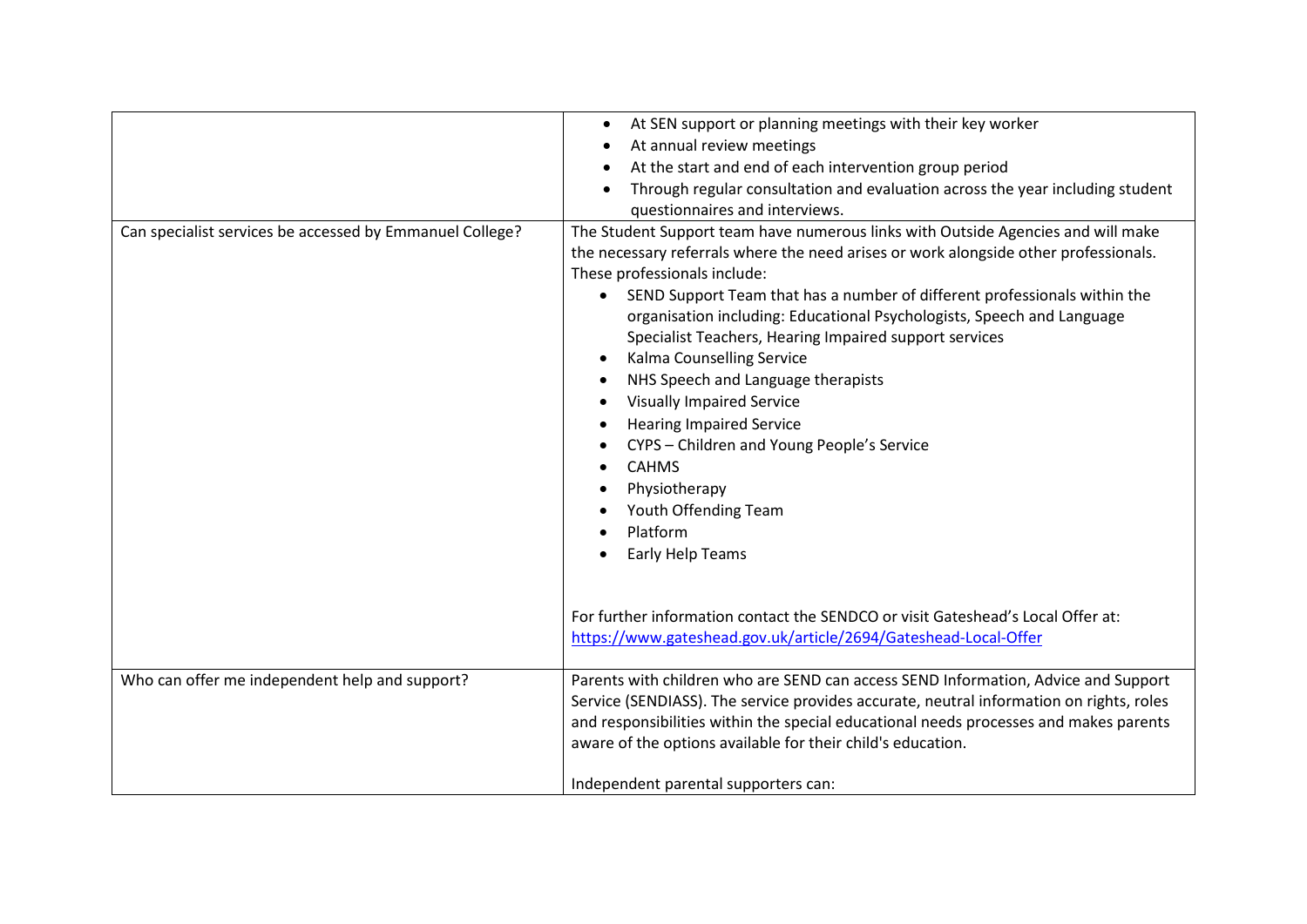|                                                                                                           | help parents to prepare for meetings and attend meetings with them<br>$\bullet$<br>listen to parents' concerns and help them to express their views<br>help parents to understand what is happening during an assessment of their<br>child's needs<br>help parents to fill in forms, write letters and make telephone calls<br>help parents to get the information they need<br>help parents to make contact with other people who can advise and support<br>them<br>go with parents on visits to schools a offer parents general support to do with<br>the education of their child<br>Contact details:<br>Telephone:<br>0191 478 4667<br>Email:<br>DAISS@barnardos.org.uk<br>Website:<br>https://b.barnardos.org.uk/gateshead-sendias.htm                     |
|-----------------------------------------------------------------------------------------------------------|-----------------------------------------------------------------------------------------------------------------------------------------------------------------------------------------------------------------------------------------------------------------------------------------------------------------------------------------------------------------------------------------------------------------------------------------------------------------------------------------------------------------------------------------------------------------------------------------------------------------------------------------------------------------------------------------------------------------------------------------------------------------|
| How will Emmanuel College prepare and support my child for<br>transition to the next phase in their life? | There are a number of ways in which to ensure a smooth transition. These include:<br>Meetings with the SENDCO, or the Student Support Lead;<br>Additional visits for Year 7 children;<br>Meetings between the previous and receiving schools/placement;<br>A member of Emmanuel College's SEND team attends annual reviews of Year 6<br>students;<br>The SENDCO invites the receiving college/training provider personnel to the last<br>annual review for Year 11 students, if known;<br>Every Year 6 student has the opportunity to take part in a transition programme<br>which will include meeting their new tutor and peer group;<br>Additional visits can be arranged for those students who need this provision<br>and extra time and support is given; |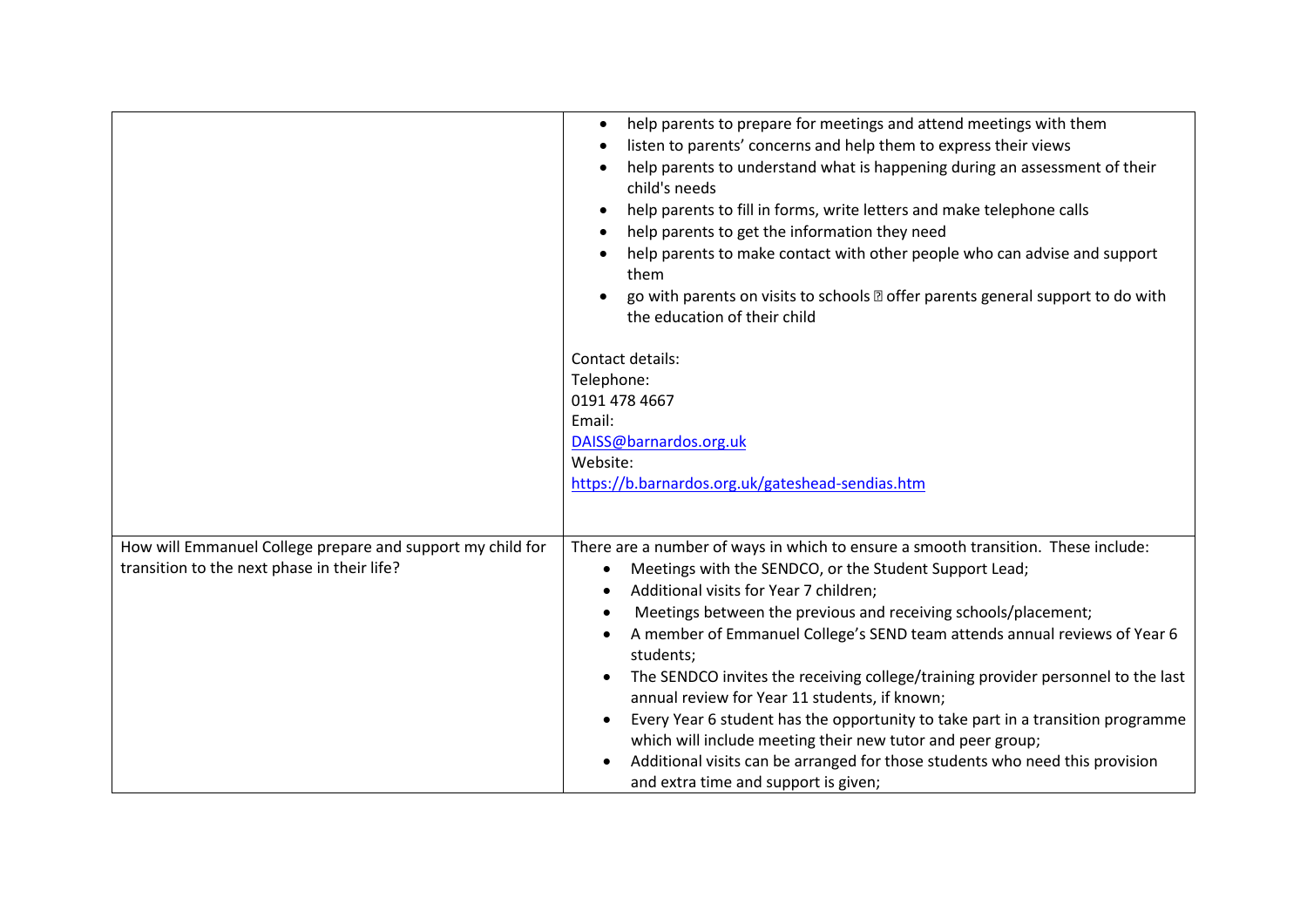|                                                                                                        | The SENDCO and the Head of Year 7 are always willing to arrange for meetings<br>with new parents prior to their child starting at Emmanuel College, with<br>themselves or one of their teams as appropriate;<br>Students are very well prepared for post 16 placements. A careers advisor from<br>Gateshead council meets with students to discuss their options and attends their review<br>meetings, if they have an EHCP. The Head of Year 11 arranges transition meetings in<br>order to make important and well-informed decisions. Academic mentors work with<br>students to help them focus on their goals throughout Year 11, as requested by the<br>Head of Year 11.                                                                                                                  |
|--------------------------------------------------------------------------------------------------------|------------------------------------------------------------------------------------------------------------------------------------------------------------------------------------------------------------------------------------------------------------------------------------------------------------------------------------------------------------------------------------------------------------------------------------------------------------------------------------------------------------------------------------------------------------------------------------------------------------------------------------------------------------------------------------------------------------------------------------------------------------------------------------------------|
| What are the admission arrangements for students with<br>SEND?                                         | No student will be refused admission to the College on the basis of his or her special<br>educational need. In line with the Equality Act 2010 the College will not discriminate<br>against disabled students in respect of admissions for a reason related to their disability.<br>The College will use best endeavours to provide effective educational provision. Once a<br>student meets the other selection criteria, all students with Education Health Care (EHC)<br>Plans will be accepted into Emmanuel College where it is established that the College is<br>the most appropriate school to meet the child's needs. For further details about the<br>admission procedure go to:<br>https://www.emmanuelcollege.org.uk/wp-content/uploads/2019/06/Admissions-<br>Policy-May-2019.pdf |
| Where will I find out more about the Local Authority Local<br>Offer?                                   | The Local Authority Local Offer can be found on the Gateshead Council website.<br>https://www.gateshead.gov.uk/article/2694/Gateshead-Local-Offer                                                                                                                                                                                                                                                                                                                                                                                                                                                                                                                                                                                                                                              |
| Who can I contact for further information?                                                             | If your child has special educational needs and/or a disability and you would like to<br>know more about what Emmanuel College can offer please contact the SENDCO on<br>0191 460 2099.<br>If you think your child may have a special educational need or disability speak to your<br>child's tutor in the first instance or contact the SENDCO as detailed above.                                                                                                                                                                                                                                                                                                                                                                                                                             |
| What do I do if I am unhappy about the provision my child is<br>receiving or wish to make a complaint? | If you are unhappy with how your child's needs are being met please contact the above<br>in the first instance. If you feel you still have concerns following this, please contact:                                                                                                                                                                                                                                                                                                                                                                                                                                                                                                                                                                                                            |